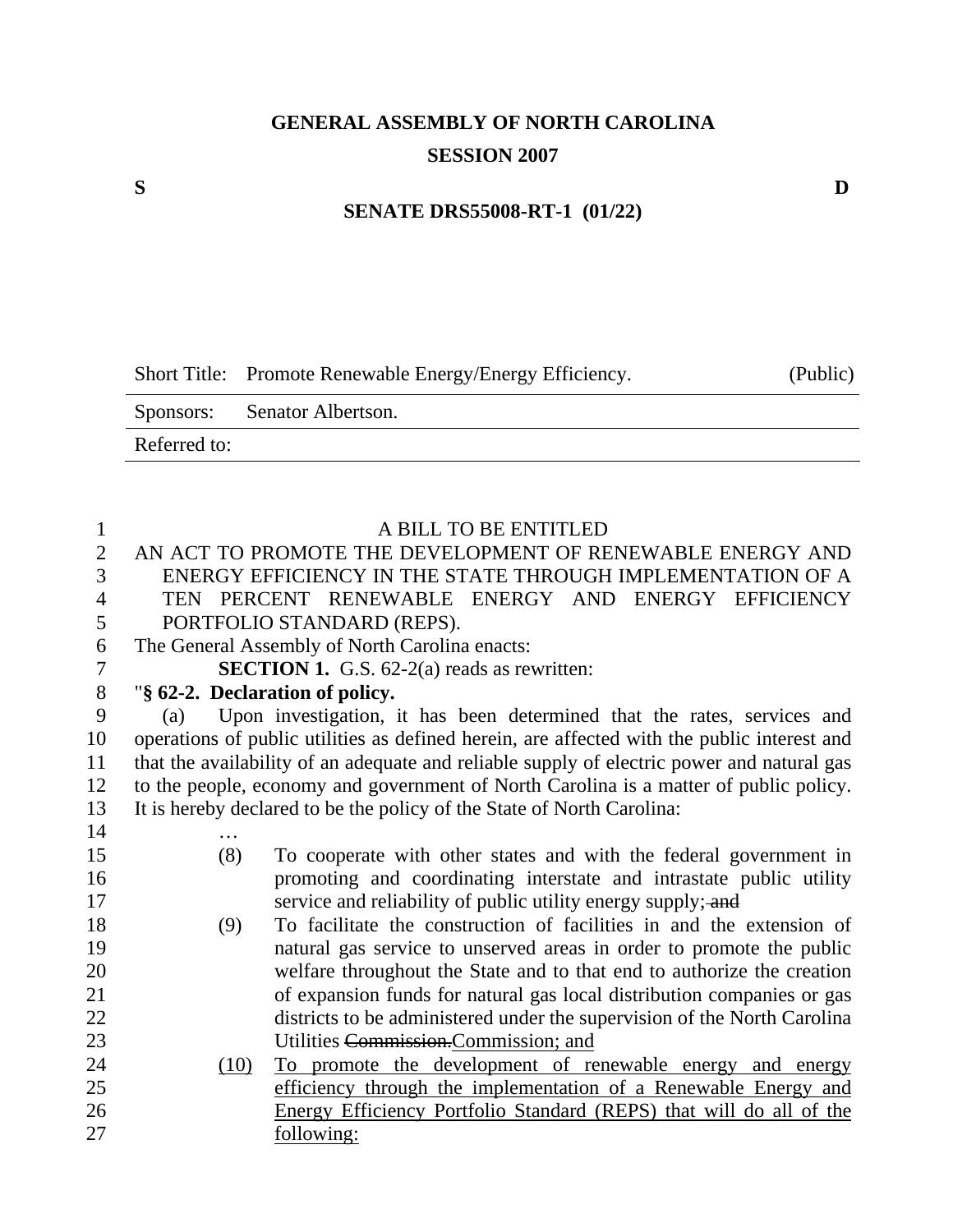|                               |     |                            | <b>General Assembly of North Carolina</b>                                                               | <b>Session 2007</b> |
|-------------------------------|-----|----------------------------|---------------------------------------------------------------------------------------------------------|---------------------|
|                               |     | $\underline{\mathbf{a}}$ . | Diversify the resources used to reliably supply energy to                                               |                     |
|                               |     |                            | consumers in the State.                                                                                 |                     |
|                               |     | <u>b.</u>                  | Provide greater energy security through the use of indigenous                                           |                     |
|                               |     |                            | energy resources available within the State.                                                            |                     |
|                               |     | $\underline{c}$ .          | Encourage private investment in renewable energy and energy                                             |                     |
|                               |     |                            | efficiency.                                                                                             |                     |
|                               |     | $\underline{\mathrm{d}}$ . | Provide improved air quality and other benefits to energy                                               |                     |
|                               |     |                            | consumers and citizens of the State."                                                                   |                     |
|                               |     |                            | <b>SECTION 2.</b> Article 7 of Chapter 62 of the General Statutes is amended by                         |                     |
| adding a new section to read: |     |                            |                                                                                                         |                     |
|                               |     |                            | "§ 62-133.7. Renewable Energy and Energy Efficiency Portfolio Standard (REPS).                          |                     |
| (a)                           |     |                            | As used in this section:                                                                                |                     |
|                               | (1) |                            | Electric power supplier' means a public utility, an electric membership                                 |                     |
|                               |     |                            | corporation, or a municipality that sells electric power to retail electric                             |                     |
|                               |     |                            | power customers in the State.                                                                           |                     |
|                               | (2) |                            | Energy efficiency measure' means a physical change to a building or                                     |                     |
|                               |     |                            | equipment implemented on or after 1 January 2007 that results in a                                      |                     |
|                               |     |                            | permanent reduction in overall demand for electric power while                                          |                     |
|                               |     |                            | maintaining the same or improved level of energy service.                                               |                     |
|                               | (3) |                            | <u>'New renewable energy facility' means a facility that generates electric</u>                         |                     |
|                               |     |                            | power that is placed into service on or after 1 January 2007 and that                                   |                     |
|                               |     |                            | delivers electric power generated by the use of a renewable energy                                      |                     |
|                               | (4) |                            | resource to an electric power supplier.<br>'Renewable energy resource' means a solar, wind, hydropower, |                     |
|                               |     |                            | geothermal, ocean current or wave energy resource; a biomass                                            |                     |
|                               |     |                            | resource, including agricultural waste, animal waste, wood waste,                                       |                     |
|                               |     |                            | energy crop, or landfill methane; or hydrogen derived from a                                            |                     |
|                               |     |                            | renewable energy resource. 'Renewable energy resource' does not                                         |                     |
|                               |     |                            | include a fossil fuel or nuclear energy resource.                                                       |                     |
| (b)                           |     |                            | Each electric power supplier shall be subject to a Renewable Energy and                                 |                     |
|                               |     |                            | Energy Efficiency Portfolio Standard (REPS), as provided by this section.                               |                     |
| (c)                           |     |                            | For calendar year 2009, an amount equal to at least one percent (1%) of the                             |                     |
|                               |     |                            | total electric power in kilowatt hours sold by an electric power supplier to its retail                 |                     |
|                               |     |                            | electric power customers in the State during the previous calendar year shall be supplied               |                     |
|                               |     |                            | by new renewable energy facilities or saved due to the implementation of energy                         |                     |
|                               |     |                            | efficiency measures. The percentage shall increase on an annual basis so that by                        |                     |
|                               |     |                            | calendar year 2018 and for each calendar year thereafter, an amount equal to at least ten               |                     |
|                               |     |                            | percent (10%) of the total electric power in kilowatt hours sold by an electric power                   |                     |
|                               |     |                            | supplier to its retail electric power customers in the State during the previous calendar               |                     |
|                               |     |                            | year shall be supplied by new renewable energy facilities or saved due to the                           |                     |
|                               |     |                            | implementation of energy efficiency measures.                                                           |                     |
| (d)                           |     |                            | An electric power supplier may meet the requirements of this section by:                                |                     |
|                               | (1) |                            | Generating electric power at a new renewable energy facility;                                           |                     |